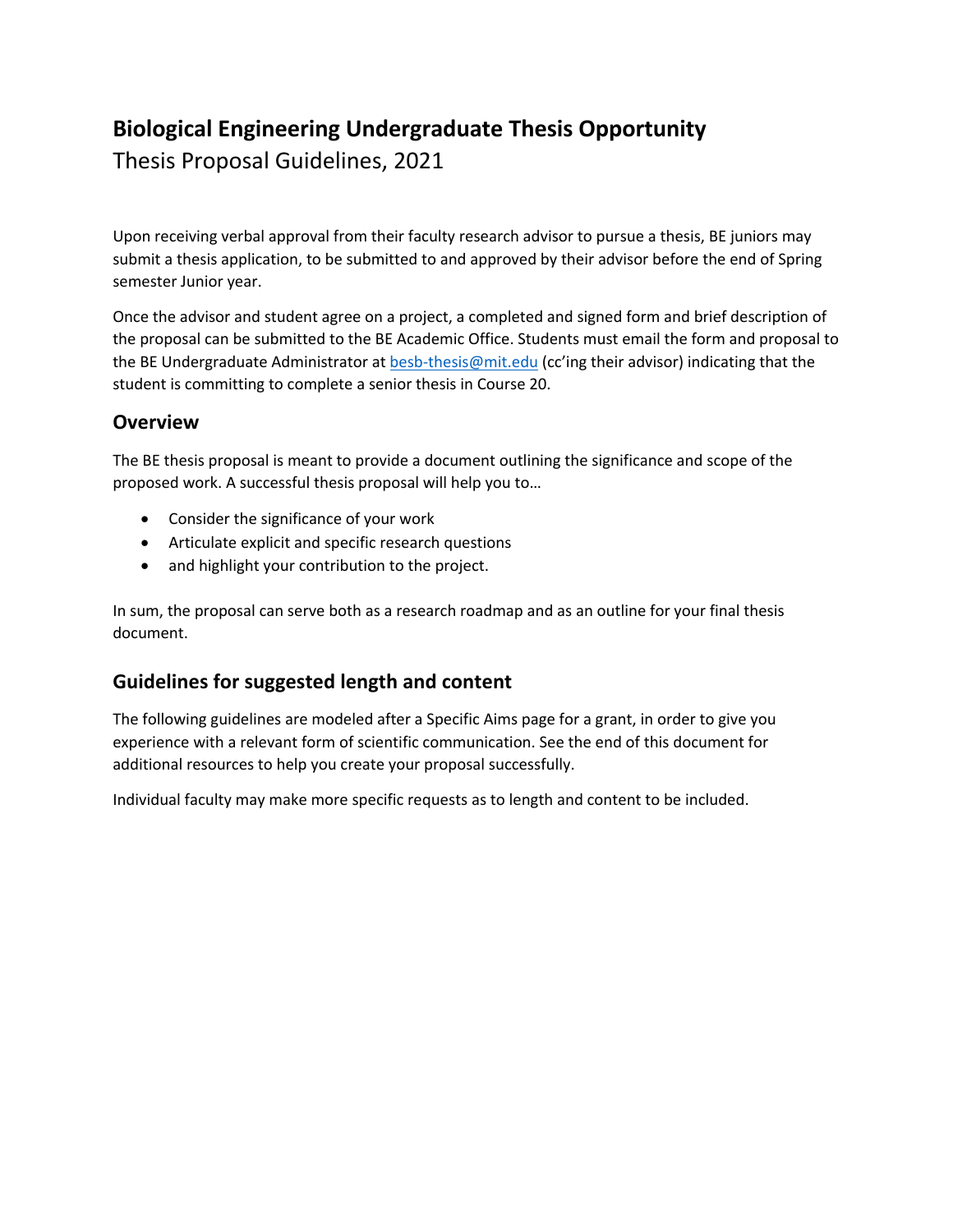| <b>Overall Length</b>                          | Maximum 1 page, single-spaced.   |                                                                                                                                                                                                                                                                                                                                                                                                                                                                                                                                                                                                                                                                                                                                                                                 |
|------------------------------------------------|----------------------------------|---------------------------------------------------------------------------------------------------------------------------------------------------------------------------------------------------------------------------------------------------------------------------------------------------------------------------------------------------------------------------------------------------------------------------------------------------------------------------------------------------------------------------------------------------------------------------------------------------------------------------------------------------------------------------------------------------------------------------------------------------------------------------------|
| <b>COMPONENTS</b>                              | Recommended<br>minimum<br>length | <b>Guidelines</b>                                                                                                                                                                                                                                                                                                                                                                                                                                                                                                                                                                                                                                                                                                                                                               |
| <b>Introduction</b><br>and<br>Knowledge<br>Gap | 1-2 paragraphs                   | Establish the importance of the field or problem being<br>$\bullet$<br>addressed.<br>Introduce any major methods or approaches to be used in<br>$\bullet$<br>the proposed research, and explain their strengths or<br>advantages.<br>Concisely state the specific questions or problems to be<br>$\bullet$<br>addressed.                                                                                                                                                                                                                                                                                                                                                                                                                                                        |
| Research<br>overview                           | 1-2 paragraphs                   | Provide a brief overview of how the proposed research will<br>$\bullet$<br>be pursued and what the objectives are.                                                                                                                                                                                                                                                                                                                                                                                                                                                                                                                                                                                                                                                              |
| <b>Specific Aims</b>                           | 2-3 bullet<br>points             | Describe the goals of your proposed research in the form of<br>$\bullet$<br>2-4 Specific Aims, e.g., to develop a new protocol, optimize a<br>computational method, use a dataset to test a hypothesis, or<br>test the effect of an experimental treatment.<br>Specific Aims should be phrased as a 1-sentence objective or<br>$\bullet$<br>hypothesis (usually in bold or underlined).<br>Each Specific Aim should include 1-2 sentences, highlighting<br>$\bullet$<br>how the Aim will be accomplished, stating major methods,<br>parameters, and metrics. Make it clear how and which data<br>would be gathered, and how they would be interpreted.<br>(Optional) Include an estimated timeline of when you expect<br>$\bullet$<br>to be able to complete each Specific Aim. |
| Impact                                         | 1-2 sentences                    | Conclude by describing the impact and significance should<br>$\bullet$<br>the proposed work succeed.                                                                                                                                                                                                                                                                                                                                                                                                                                                                                                                                                                                                                                                                            |